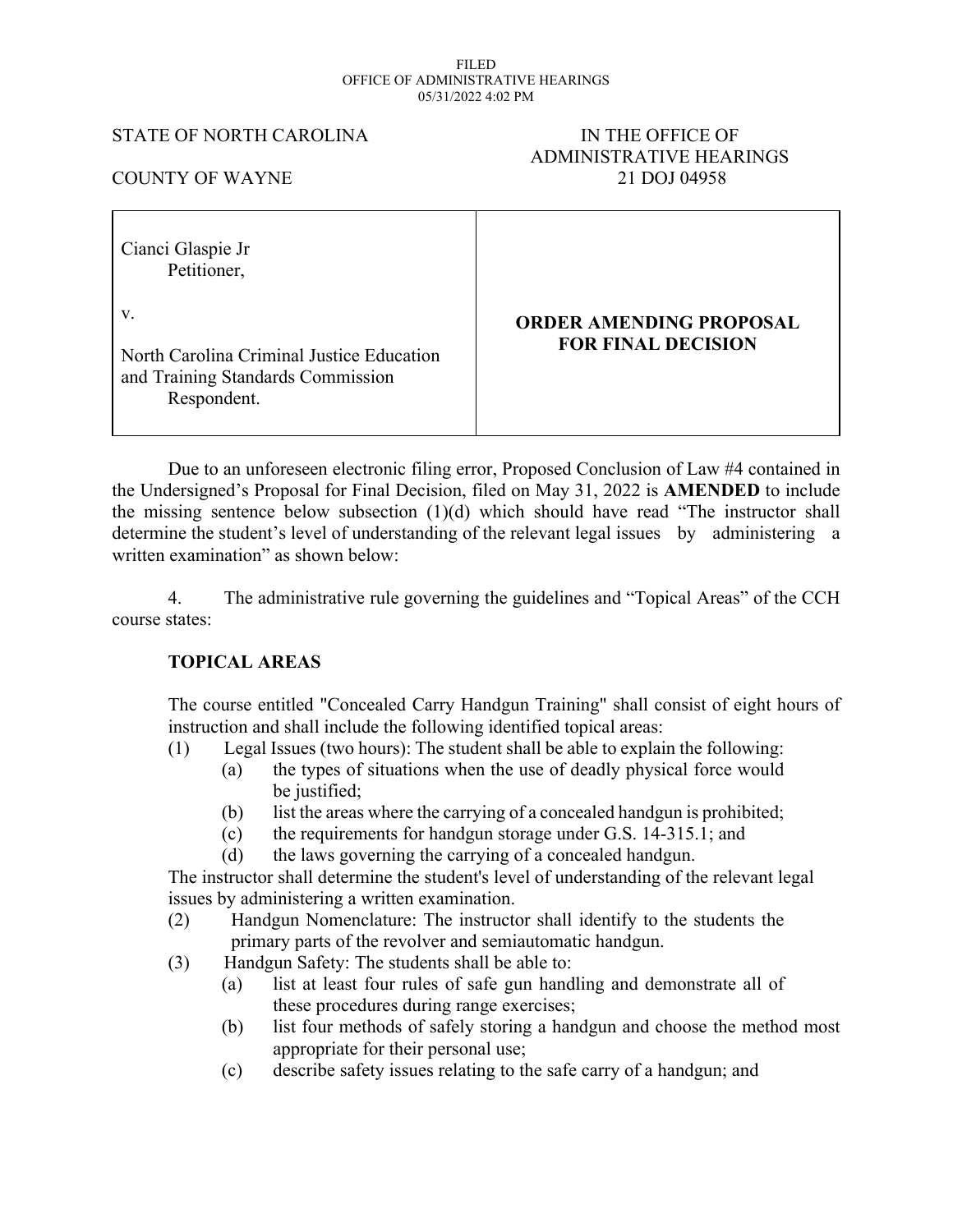- (d) determine the proper storage of their handguns when there are minors in the home.
- (4) Handgun Fundamentals: The instructor shall demonstrate to the students:
	- (a) how to load both a revolver and a semiautomatic handgun;
	- (b) how to unload both a revolver and a semiautomatic handgun; and
	- (c) the operational characteristics of the revolver and the semiautomatic handgun.
- (5) Marksmanship Fundamentals: The student shall be able to:
	- (a) demonstrate a proper handgun grip;
	- (b) demonstrate either the Weaver or Isosceles Stance;
	- (c) describe the elements of sight alignment and sight picture; and
	- (d) demonstrate trigger control in a dry fire exercise.
- (6) Presentation Techniques: The instructor shall demonstrate to the students the draw or presentation of the revolver and semiautomatic handgun with a variety of holster types.
- (7) Cleaning and Maintenance: The instructor shall demonstrate to the student:
	- (a) how to "field strip" the handguns if the handgun can be field stripped;
	- (b) how to perform a "Function Check"; and
	- (c) based on the manufacturer's recommendations, list the lubrication points of the specific handguns being demonstrated.
- (8) Ammunition: The instructor shall list and explain the four components of ammunition.

12 NCAC 09F .0102 (emphasis in original)

Additionally, the Certificate of Service attached to the Undersigned's Proposal for Final Decision in this matter is hereby **AMENDED** to reflect service to both parties on May 31, 2022.

# **IT IS SO ORDERED**.

This the 31st day of May, 2022.

toan t

Stacey Bice Bawtinhimer Administrative Law Judge